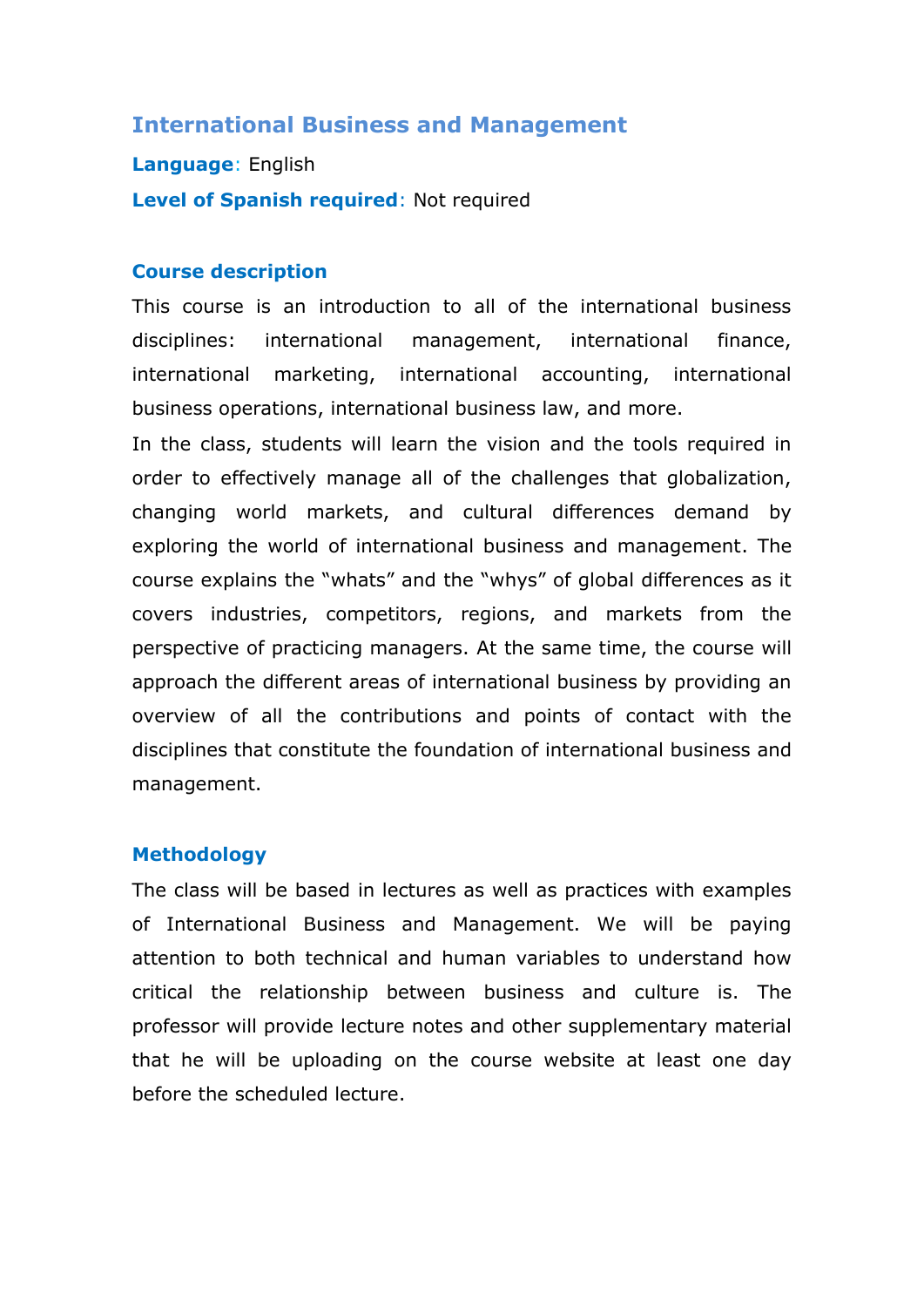#### **Assessment**

Exam: 40% Essay: 40% Assistance and class participation: 20%

## **Syllabus**

- 1. The context
- 2. Beginning internationalization
- 3. Multinational companies
- 4. New international trends

## **Weekly program**

#### WEEK ONE

| <b>Classes Subjects</b> |                                       |          |        |     |
|-------------------------|---------------------------------------|----------|--------|-----|
|                         | Class 1 General business environment. |          |        |     |
| Organizations.          | Class 2 Strategic management:         | Managing | People | and |

### WEEK TWO

| <b>Classes Subjects</b>                           |
|---------------------------------------------------|
| Class 3   Business Writing & Presentation Skills. |
| Class 4   Financial Management.                   |

### WEEK THREE

| <b>Classes Subjects</b>                       |
|-----------------------------------------------|
| Class 5 Production and Operations Management. |
| Class 6   Marketing Management.               |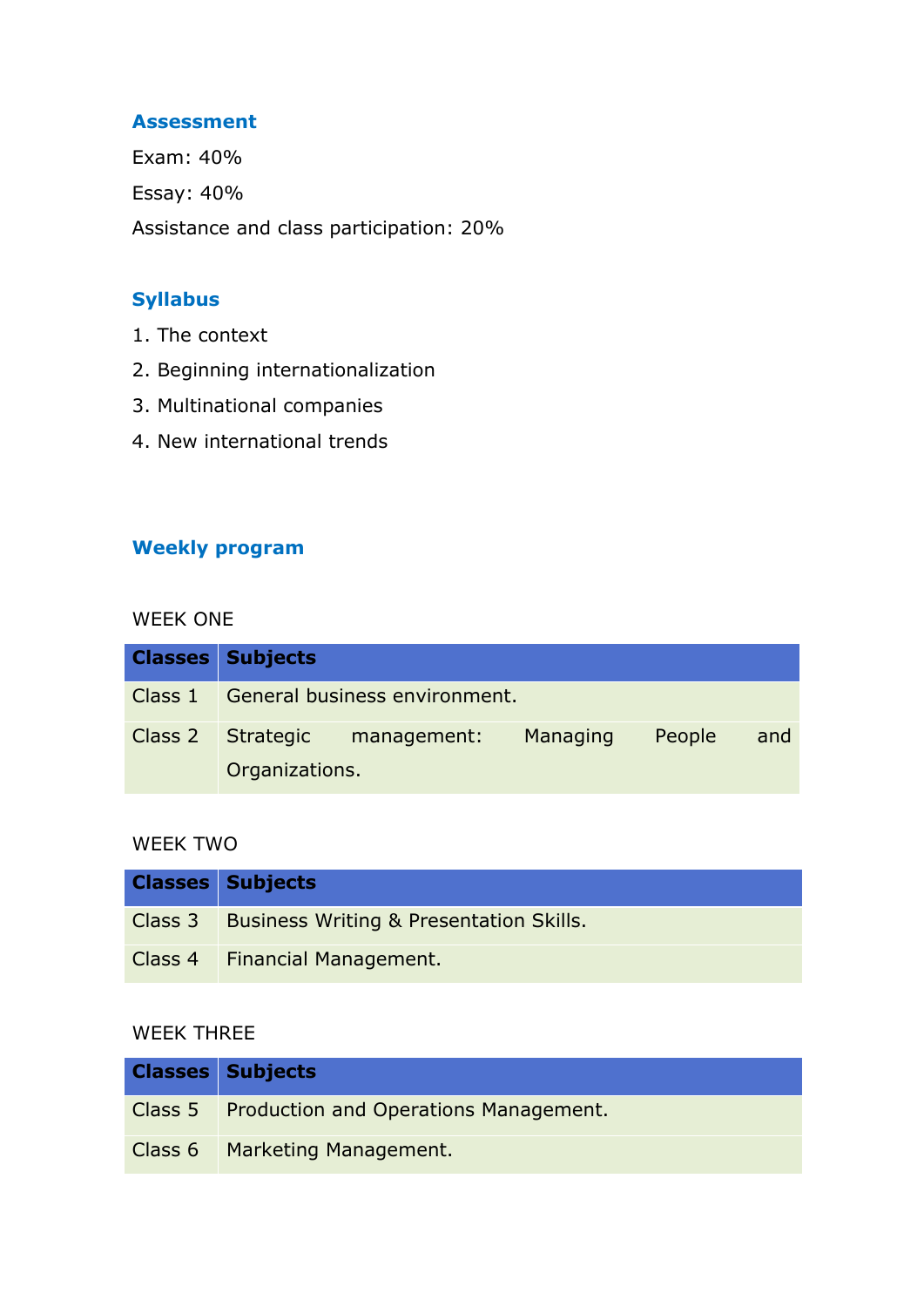## WEEK FOUR

| <b>Classes Subjects</b>                   |
|-------------------------------------------|
| Class 7 International Experience          |
| Class 8 Deciding on foreign market entry. |

#### WEEK FIVE

| <b>Classes Subjects</b>            |
|------------------------------------|
| Class 9 Choosing entry modes.      |
| Class 10 Field Consulting Project. |

## WEEK SIX

|              | <b>Classes Subjects</b>                               |
|--------------|-------------------------------------------------------|
| <b>Class</b> | Strategy and organization of multinational companies. |
| 11           |                                                       |
| <b>Class</b> | The foreign subsidiary company strategy.              |
| 12           |                                                       |

# WEEK SEVEN

|                    | <b>Classes Subjects</b>                      |
|--------------------|----------------------------------------------|
| <b>Class</b><br>13 | Impact of culture in international business. |
| <b>Class</b><br>14 | Human resources in multinational companies.  |

## WEEK EIGHT

| <b>Classes Subjects</b>            |
|------------------------------------|
| Class 15 New international trends. |
|                                    |